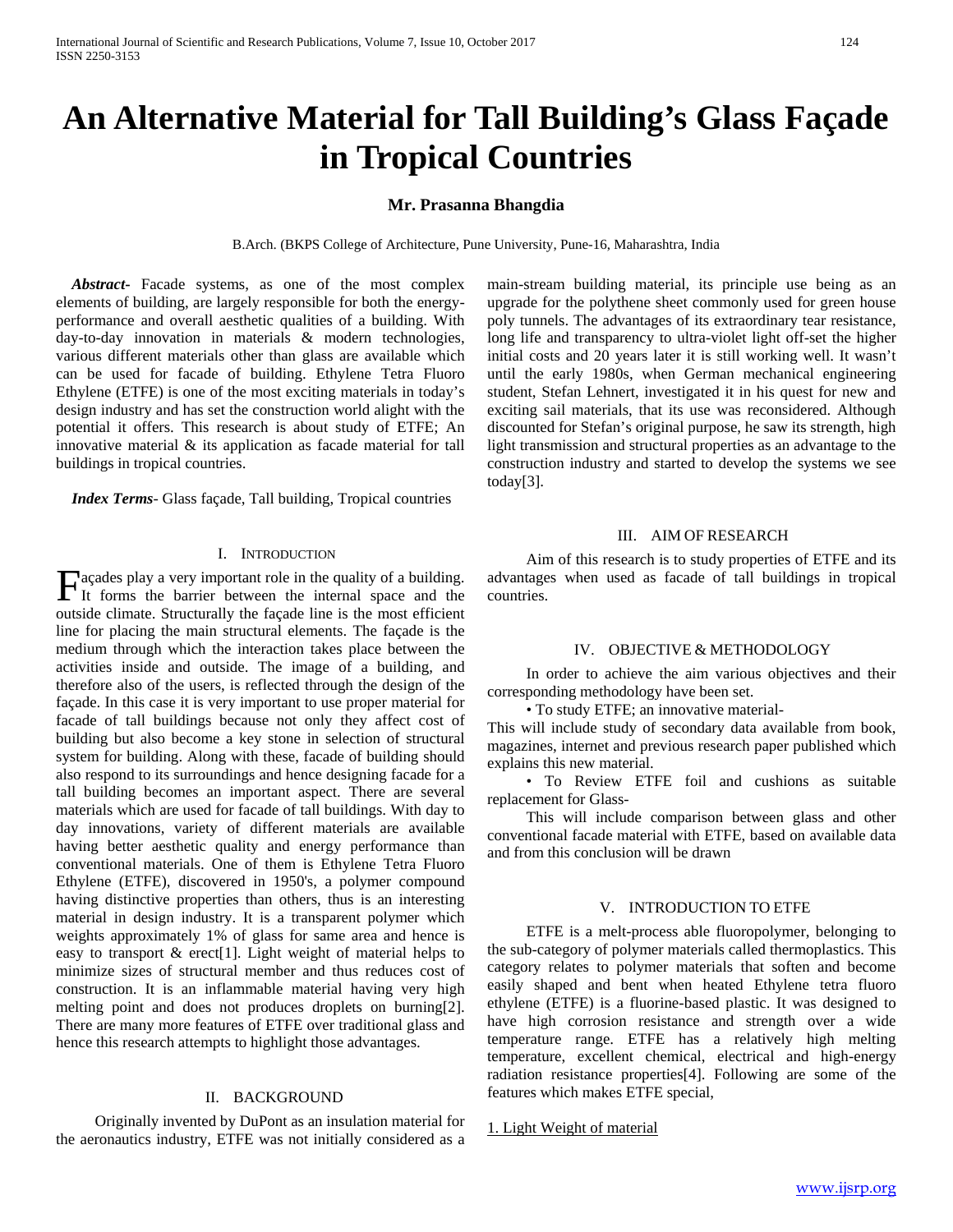As ETFE film is lightweight, it requires less structural steel to support it, less materials results in

a much lighter carbon footprint. Greater design capabilities due to the lightweight and flexibility of the ETFE film. Unlike glass, ETFE film is shatterproof, thus itself it is an advantage.

## 2. Excellent Light Transmission

 ETFE film produces a bright and open space that can emulate the outdoors. Due to the high transmittance of daylight, lighting costs can be reduced which in turn will contribute to saving energy. By choosing a specific ETFE film, light transmission can be controlled to best suit the exposed area.

# 3. Superior Durability & self cleaning property

 ETFE is highly resistant to chemical damage, as well as being resilient to wild weather. ETFE film can retain well its strength for over 20 years whilst also retaining its transparency with its self-cleaning capabilities.

# 4. Insulation Property

 When ETFE film is used in the two or three layer model, it can be a great source of insulation for the inside of the structure. Along with this new technology has arrived of using various infill material within ETFE cushion.

# 5. Eco friendly

 ETFE is recyclable; once it has been removed from a structure it can be recycled back into useable ETFE products. ETFE is a lightweight fabric, which requires less fabrication than traditional building materials, reducing C02 emissions in the air.

## 6. Fire resistance performance

 ETFE film has passed International standards in fire resistance. It is entirely anti flammable, i.e. it does not catch fire nor does it spreads fire through it. Beyond this it does not produce droplets caused by fire.

# VI. FURTHER DEVELOPMENT

 ETFE is also available with fritting i.e. insulated coating material above cushion. This helps to control light gain and thus to control heat intake in building. This will reduce energy consumption within building, which is otherwise used to achieve desirable interior environment[5]. Now a days we have option to control transparency of cushion and noise insulation as per requirement of space. ETFE does not produce much glare as compared to conventional glass, thus gives quite pleasant external as well as internal view[6]. Few experiments are going on to check performance of ETFE by replacing air bound between two layers of cushion with another material. If successfully done, will further help to improve performance of material and ultimately the building[7].

# VII. COMPARISON WITH OTHER MATERIALS

 Based on secondary data available from various sources we can compare ETFE with other conventional materials which are generally used for facade of buildings in tropical countries,

| $\alpha$ building materials, reducing $Coz$ emissions in the an. |                   |                    |                      |                           |                     |                          |
|------------------------------------------------------------------|-------------------|--------------------|----------------------|---------------------------|---------------------|--------------------------|
| <b>Property</b>                                                  | <b>Laminated</b>  | <b>Insulated</b>   | <b>PVC</b>           | Polycarbon                | <b>PTFE</b>         | <b>ETFE</b>              |
|                                                                  | Safety glass      | Double glass       |                      | ate 16 mm                 |                     |                          |
|                                                                  | $13.5 \text{ mm}$ | 24 mm              |                      | wall                      |                     |                          |
| Life span                                                        | $10-15$ yr        | 10 years           | $15+ years$          | $15+ years$               | 30+ Years           | $30+ years$              |
| Self weight                                                      | 36 kg/m2          | $30 \text{ kg/m2}$ | $1 \text{ kg/m2}$    | $3.3$ kg/m2               | $1 \text{ kg/m2}$   | $1 \text{ kg/m2}$        |
| Panel size                                                       | 3.2 x 6 m         | 3.2 x 6 m          | Up to $14 \text{ m}$ | $1.4 \times 12 \text{ m}$ | Up to $4 \text{ m}$ | $10 \times 10 \text{ m}$ |
| of<br>Weight                                                     | 55-75 kg/m2       | 55-75 kg/m2        | $30-40$              | 35-45 kg/m2               | 30-40 $kg/m2$       | 25-30 kg/m2              |
| support                                                          |                   |                    | kg/m2                |                           |                     |                          |
| U value                                                          | 5.5 W/m2K         | 2 W/m2K            | 4.6 W/m2K            | 2.3 W/m2K                 | 4.6 W/m2K           | 1.18K/m2K                |
| Light gain                                                       | 85 %              | 76 %               | 10-15%               | 63 %                      | 15-20%              | $0-90%$                  |
| Heat gain                                                        | 0.69              | 0.67               | 0.18                 | 0.53                      | 0.18                | $0.0 - 0.8$              |
| Noise gain                                                       | moderate          | low                | high                 | moderate                  | high                | high                     |
| Fire resistance                                                  | Non               | Non                | <b>Non</b>           | Low                       | Non                 | Non                      |
|                                                                  | combustible       | combustible        | combustible          |                           | combustible         | combustible              |
| Smoke removal                                                    | n/a               | n/a                | n/a                  | n/a                       | n/a                 | available                |
| External                                                         | Regular           | Regular            | Regular              | Regular                   | Self<br>but         | Self cleaning            |
| cleaning                                                         | manual            | manual             | manual               | manual                    | unsightly           |                          |
| Repair                                                           | Removal of        | Removal<br>of      | Patch repair         | n/a                       | n/a                 | <b>On</b><br>spot        |
|                                                                  | entire panel      | entire panel       |                      |                           |                     | patch repair             |
| Grass growth                                                     | Good              | Good               | Poor                 | Poor                      | Moderate            | Excellent                |
| of<br>Ease                                                       | Moderate          | Moderate           | Good                 | Moderate                  | Good                | Excellent                |
| installation                                                     |                   |                    |                      |                           |                     |                          |
| Environmental                                                    | Moderate          | Moderate           | Good                 | Good                      | Moderate            | Excellent                |
| credentials                                                      |                   |                    |                      |                           |                     |                          |